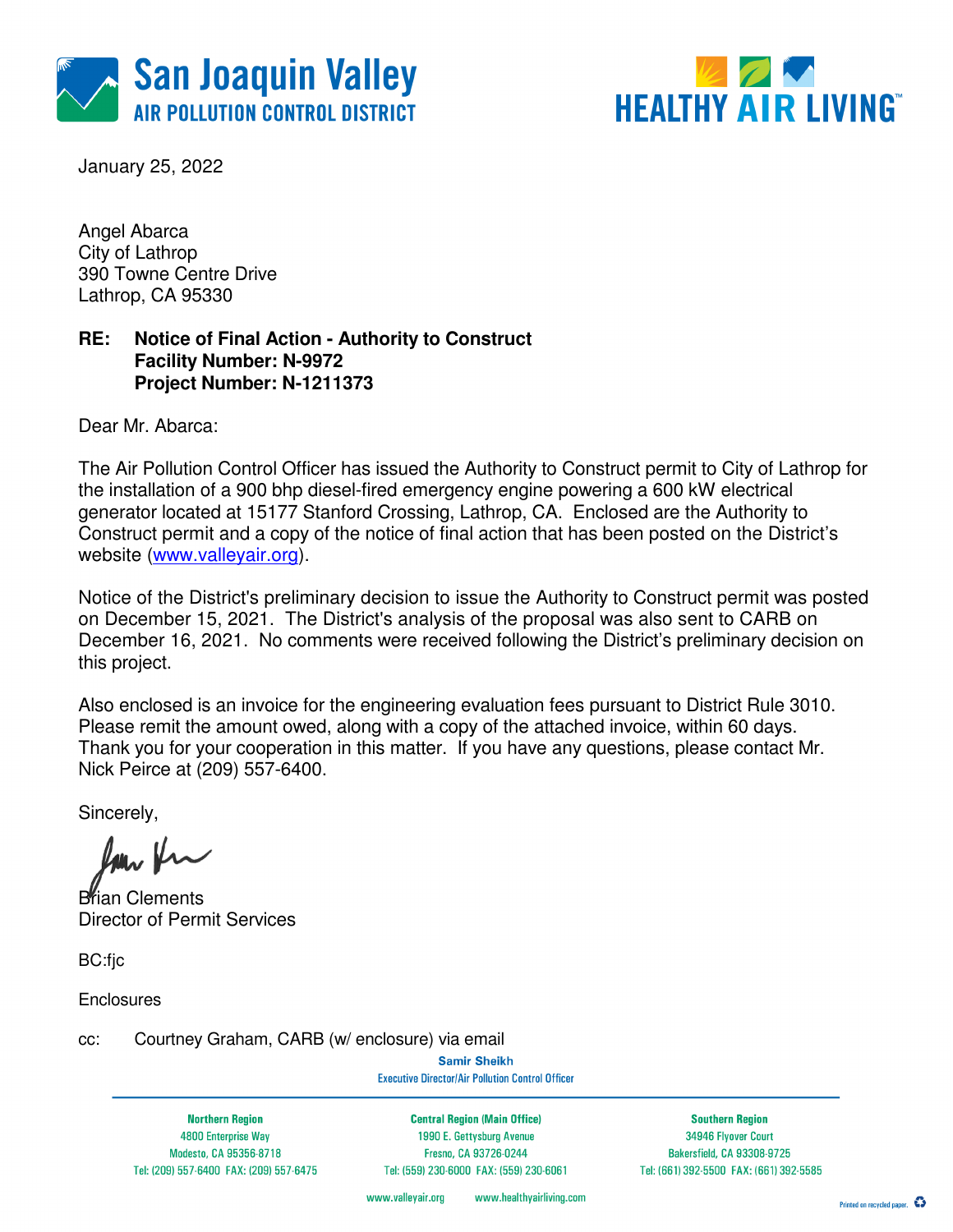



Facility # N-9972 CITY OF LATHROP 390 TOWNE CENTRE DRIVE LATHROP, CA 95330

# AUTHORITY TO CONSTRUCT (ATC)

### QUICK START GUIDE

- 1. Pay Invoice: Please pay enclosed invoice before due date.
- 2. Fully Understand ATC: Make sure you understand ALL conditions in the ATC prior to construction, modification and/or operation.
- 3. Follow ATC: You must construct, modify and/or operate your equipment as specified on the ATC. Any unspecified changes may require a new ATC.
- 4. Notify District: You must notify the District's Compliance Department, at the telephone numbers below, upon start-up and/or operation under the ATC. Please record the date construction or modification commenced and the date the equipment began operation under the ATC. You may NOT operate your equipment until you have notified the District's Compliance Department. A startup inspection may be required prior to receiving your Permit to Operate.
- 5. Source Test: Schedule and perform any required source testing. See http://www.valleyair.org/busind/comply/source\_testing.htm for source testing resources.
- 6. Maintain Records: Maintain all records required by ATC. Records are reviewed during every inspection (or upon request) and must be retained for at least 5 years. Sample record keeping forms can be found at http://www.valleyair.org/busind/comply/compliance\_forms.htm.

By operating in compliance, you are doing your part to improve air quality for all Valley residents.

#### For assistance, please contact District Compliance staff at any of the telephone numbers listed below.

**Northern Region** 4800 Enterprise Way Modesto, CA 95356-8718

Tel: (209) 557-6400 FAX: (209) 557-6475

**Samir Sheikh Executive Director/Air Pollution Control Officer** 

**Central Region (Main Office)** 1990 E. Gettysburg Avenue Fresno, CA 93726-0244 Tel: (559) 230-6000 FAX: (559) 230-6061

**Southern Region** 34946 Flyover Court Bakersfield, CA 93308-9725 Tel: (661) 392-5500 FAX: (661) 392-5585

www.valleyair.org www.healthyairliving.com

Printed on recycled paper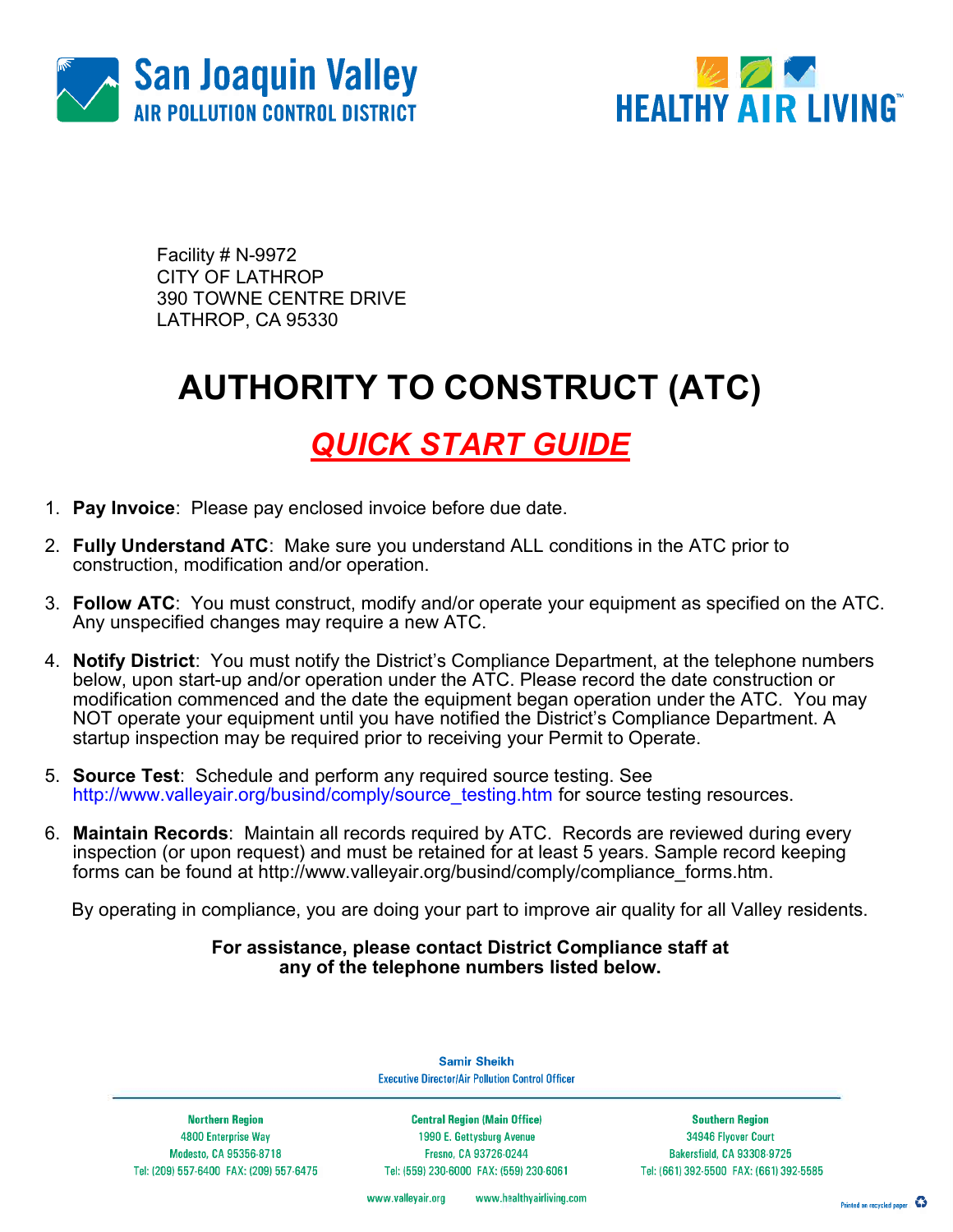



# **AUTHORITY TO CONSTRUCT**

**PERMIT NO:** N-9972-1-0 **ISSUANCE DATE:** 01/19/2022

**LEGAL OWNER OR OPERATOR:** CITY OF LATHROP **MAILING ADDRESS:** 390 TOWNE CENTRE DRIVE

LATHROP, CA 95330

**LOCATION:** 15117 STANFORD XING LATHROP, CA 95330

### **EQUIPMENT DESCRIPTION:**

900 BHP DOOSAN INFRACORE COMPANY MODEL P222FE TIER 2 CERTIFIED DIESEL-FIRED EMERGENCY ENGINE POWERING AN ELECTRICAL GENERATOR

### **CONDITIONS**

- 1. No air contaminant shall be released into the atmosphere which causes a public nuisance. [District Rule 4102]
- 2. No air contaminant shall be discharged into the atmosphere for a period or periods aggregating more than three minutes in any one hour which is as dark as, or darker than, Ringelmann 1 or 20% opacity. [District Rule 4101]
- 3. Particulate matter emissions shall not exceed 0.1 grains/dscf in concentration. [District Rule 4201]
- 4. The exhaust stack shall vent vertically upward. The vertical exhaust flow shall not be impeded by a rain cap (flapper ok), roof overhang, or any other obstruction. [District Rule 4102]
- 5. This engine shall be equipped with a non-resettable hour meter with a minimum display capability of 9,999 hours, unless the District determines that a non-resettable hour meter with a different minimum display capability is appropriate in consideration of the historical use of the engine and the owner or operator's compliance history. [District Rule 4702 and 17 CCR 93115]
- 6. Only CARB certified diesel fuel containing not more than 0.0015% sulfur by weight is to be used. [District Rules 2201 and 4801, and 17 CCR 93115]
- 7. Emissions from this IC engine shall not exceed any of the following limits: 3.8 g-NOx/bhp-hr, 0.7 g-CO/bhp-hr, or 0.2 g-VOC/bhp-hr. [District Rule 2201 and 17 CCR 93115]
- 8. Emissions from this IC engine shall not exceed 0.10 g-PM10/bhp-hr based on USEPA certification using ISO 8178 test procedure. [District Rules 2201 and 4102, and 17 CCR 93115]

#### CONDITIONS CONTINUE ON NEXT PAGE

**YOU MUST NOTIFY THE DISTRICT COMPLIANCE DIVISION AT (209) 557-6400 WHEN CONSTRUCTION IS COMPLETED AND PRIOR TO OPERATING THE EQUIPMENT OR MODIFICATIONS AUTHORIZED BY THIS AUTHORITY TO CONSTRUCT.** This is NOT a PERMIT TO OPERATE. Approval or denial of a PERMIT TO OPERATE will be made after an inspection to verify that the equipment has been constructed in accordance with the approved plans, specifications and conditions of this Authority to Construct, and to determine if the equipment can be operated in compliance with all Rules and Regulations of the San Joaquin Valley Unified Air Pollution Control District. Unless construction has commenced pursuant to Rule 2050, this Authority to Construct shall expire and application shall be cancelled two years from the date of issuance. The applicant is responsible for complying with all laws, ordinances and regulations of all other governmental agencies which may pertain to the above equipment.

Samir Sheikh, Executive Director / APCO

 $\overline{1}$ 

Brial Clements, Director of Permit Services N-9972-1-0 : Jan 24 2022 9:20AM -- HARADERJ : Joint Inspection NOT Required

Northern Regional Office • 4800 Enterprise Way • Modesto, CA 95356-8718 • (209) 557-6400 • Fax (209) 557-6475